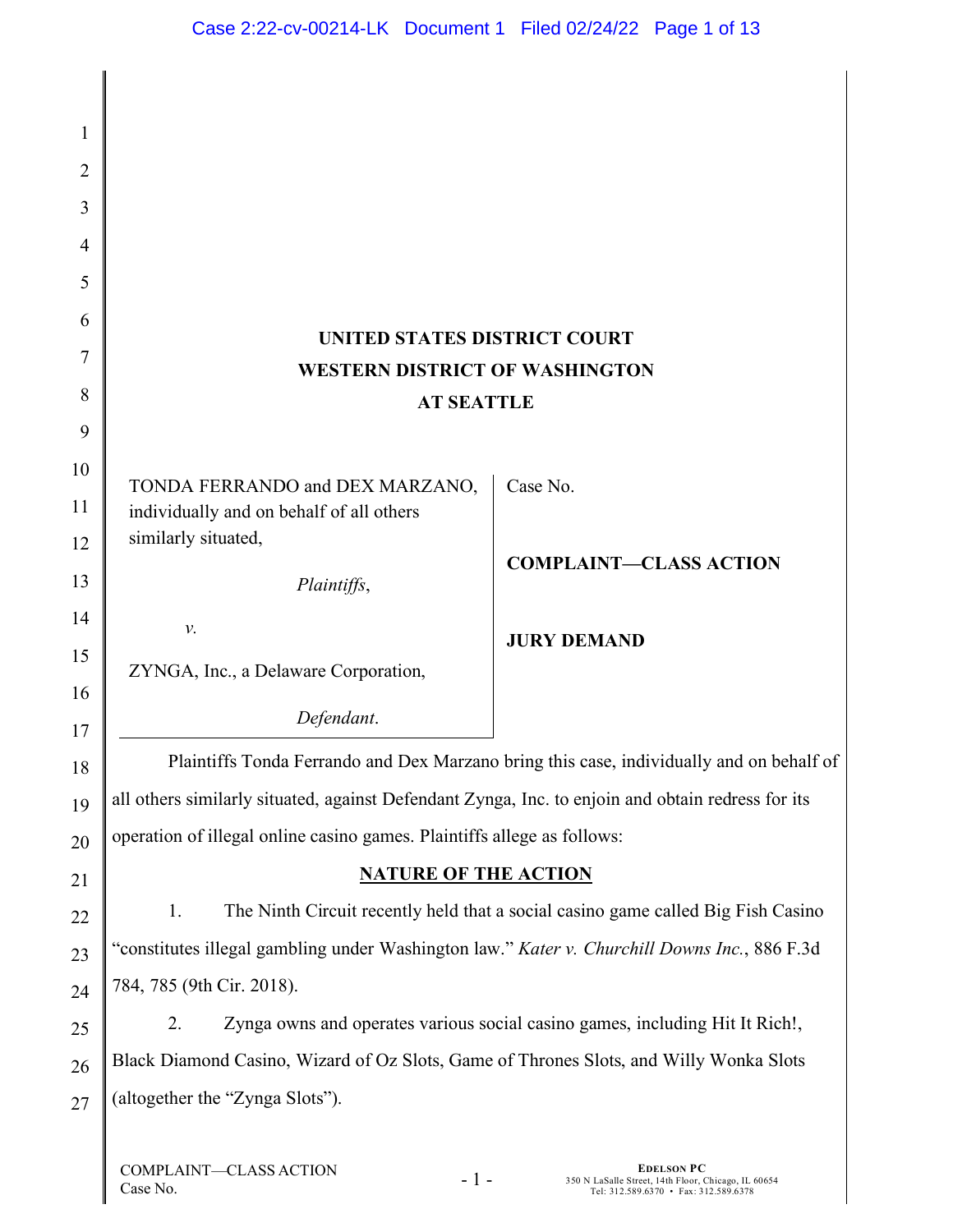1 2 3 3. Under *Kater*, Zynga violates Washington law by operating the Zynga slots. Consequently, Plaintiffs, on behalf of themselves and a Class of similarly situated individuals, bring this lawsuit to recover their losses and to obtain other appropriate relief.

# **PARTIES**

4. Plaintiffs are natural persons domiciled in the state of Washington.

5. Defendant Zynga, Inc. is a corporation organized and existing under the laws of the state of Delaware with its principal place of business located at 699 Eighth Street, San Francisco, California 94103. Zynga conducts business throughout this District and Washington State.

10

13

4

5

6

7

8

9

# **JURISDICTION AND VENUE**

11 12 14 6. Federal subject-matter jurisdiction exists under 28 U.S.C. § 1332(d)(2) because (a) at least one member of the Class is a citizen of a state different from Defendant, (b) the amount in controversy exceeds \$5,000,000, exclusive of interests and costs, and (c) none of the exceptions under that subsection apply to this action.

15 16 17 7. The Court has personal jurisdiction over Defendant because Defendant conducts significant business transactions in this District, and because the wrongful conduct alleged occurred in and emanated from this District.

8. Venue is proper in this District under 28 U.S.C. § 1391(b) because a substantial part of the events giving rise to Plaintiffs' claims occurred in this District.

# **FACTUAL ALLEGATIONS**

21

18

19

20

# **II. Zynga's Social Casinos Are Illegal Under Washington Law**

22 23 24 9. Consumers visiting the Zynga Slots for the first time are awarded free chips. These free sample chips offer a taste of gambling and are designed to encourage players to get hooked and buy more chips for real money.

25 26 27 10. After they begin playing, consumers quickly lose their initial allotment of chips. Immediately thereafter, Zynga informs them via a "pop up" screen that they have run "Out Of Coins." *See* Figure 1.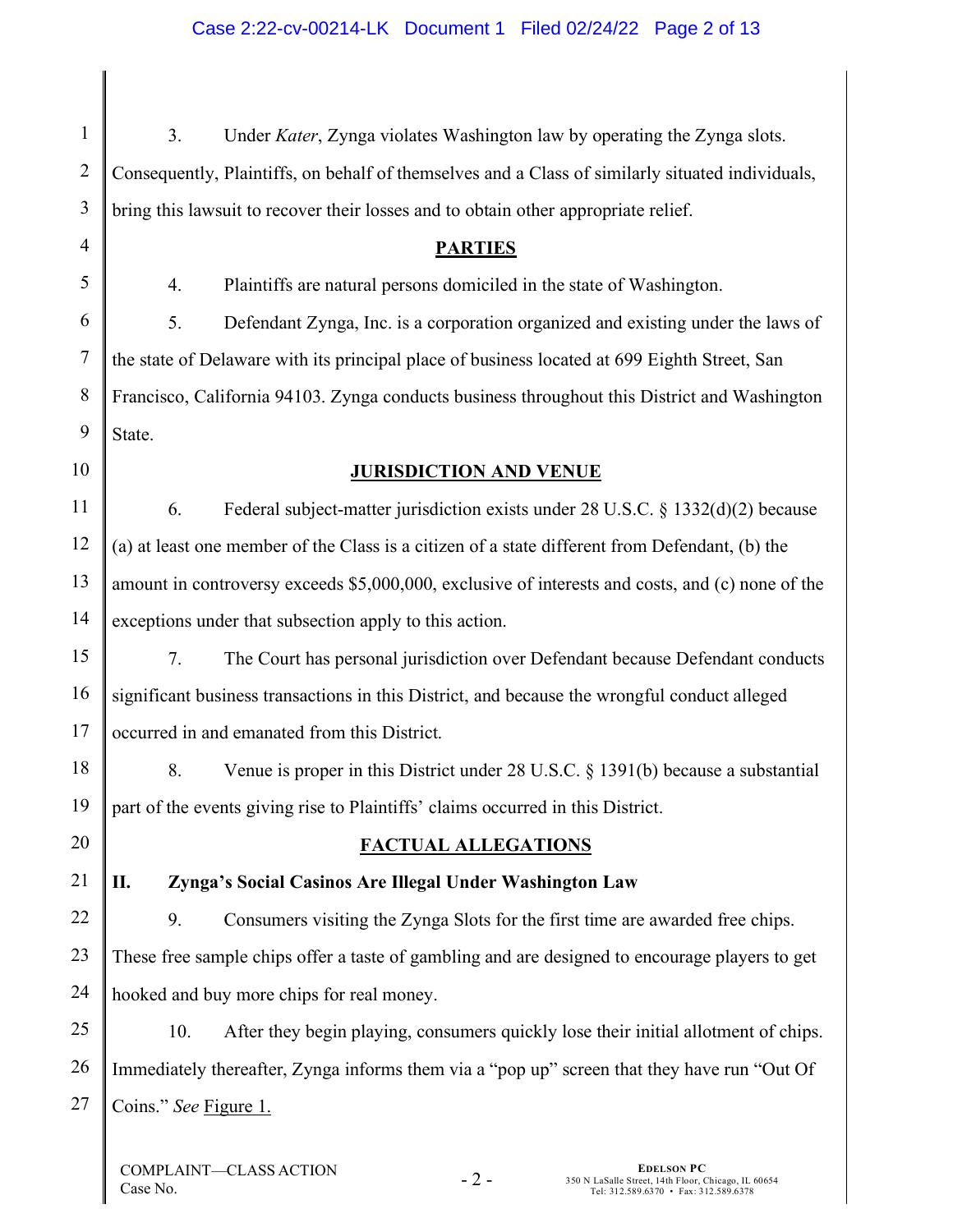

# (**Figure 1,** showing Zynga's Hit it Rich!)

11. Concurrently with that warning, Zynga provides an offer to purchase virtual chips at its electronic store where the price for chips ranges from \$2.99 to \$99.99 or more. Zynga's offer to purchase chips with real money is substantially the same across its various social casino games, on its mobile app, and on Facebook. Once players run out of their allotment of free chips, they cannot continue to play the game without buying more chips for real money.

12. To begin wagering, players select the "bet" that will be used for a spin, as illustrated in Figure 2, which shows one of Zynga's slot machine games in the Hit It Rich! casino. Zynga allows players to increase or decrease the amount he or she can wager and ultimately win (or lose).

- 3 -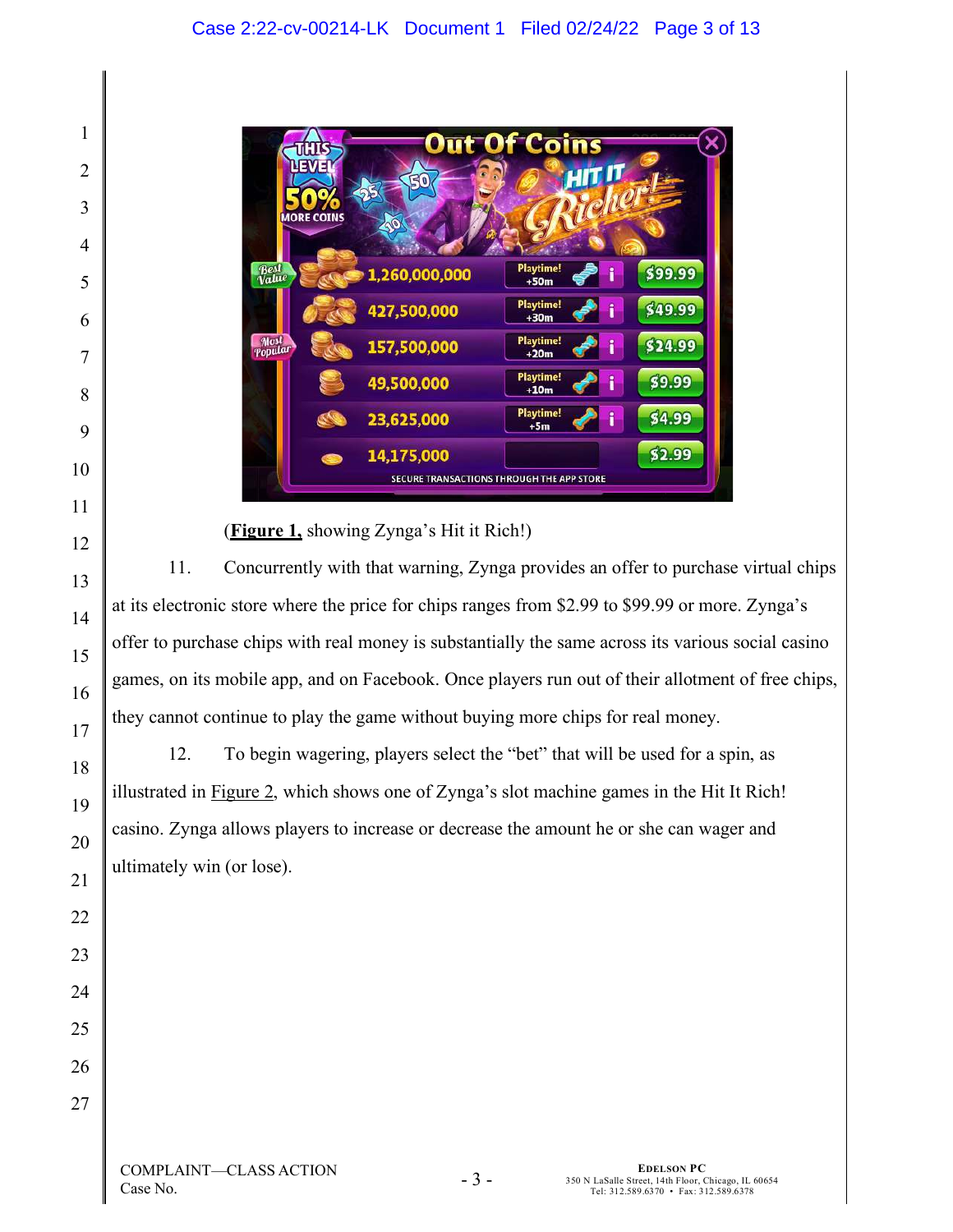# Case 2:22-cv-00214-LK Document 1 Filed 02/24/22 Page 4 of 13



### (**Figure 2.)**

13. Once a consumer spins the slot machine by pressing the "SPIN" button, no action on his or her part is required. Indeed, none of the Zynga Slots require (or call for) any additional user action.

14. Consumers can continue playing with the chips that they won, or they can exit the game and return at a later time to play because Zynga maintains win and loss records and balances for each consumer. Each time Zynga determines the outcome of a spin, Zynga displays the outcome to the consumer and adjusts the consumer's chip balance. Zynga keeps records of each wager, outcome, win, and loss for every player.

# **FACTS SPECIFIC TO PLAINTIFFS**

15. Plaintiff Marzano has purchased and lost more than \$100 playing Hit it Rich! 16. Plaintiff Ferrando has purchased and lost more than \$100 playing Hit it Rich! **CLASS ALLEGATIONS** 17. **Class Definition**: Plaintiffs bring this action pursuant to Fed. R. Civ. P. 23(b)(2) and (b)(3) on behalf of a Class of similarly situated individuals, defined as follows: **Class**: All persons in the State of Washington who have purchased and lost chips playing Hit It Rich!, Black Diamond Casino, Game of Thrones Slots, Wizard of Oz Slots, Willy Wonka Slots, or other of Zynga's "social casino" games. The following people are excluded from the Class: (1) any Judge or Magistrate presiding over this action and members of their families; (2) Defendant, Defendant's subsidiaries, parents,

- 4 -

1

**EDELSON PC**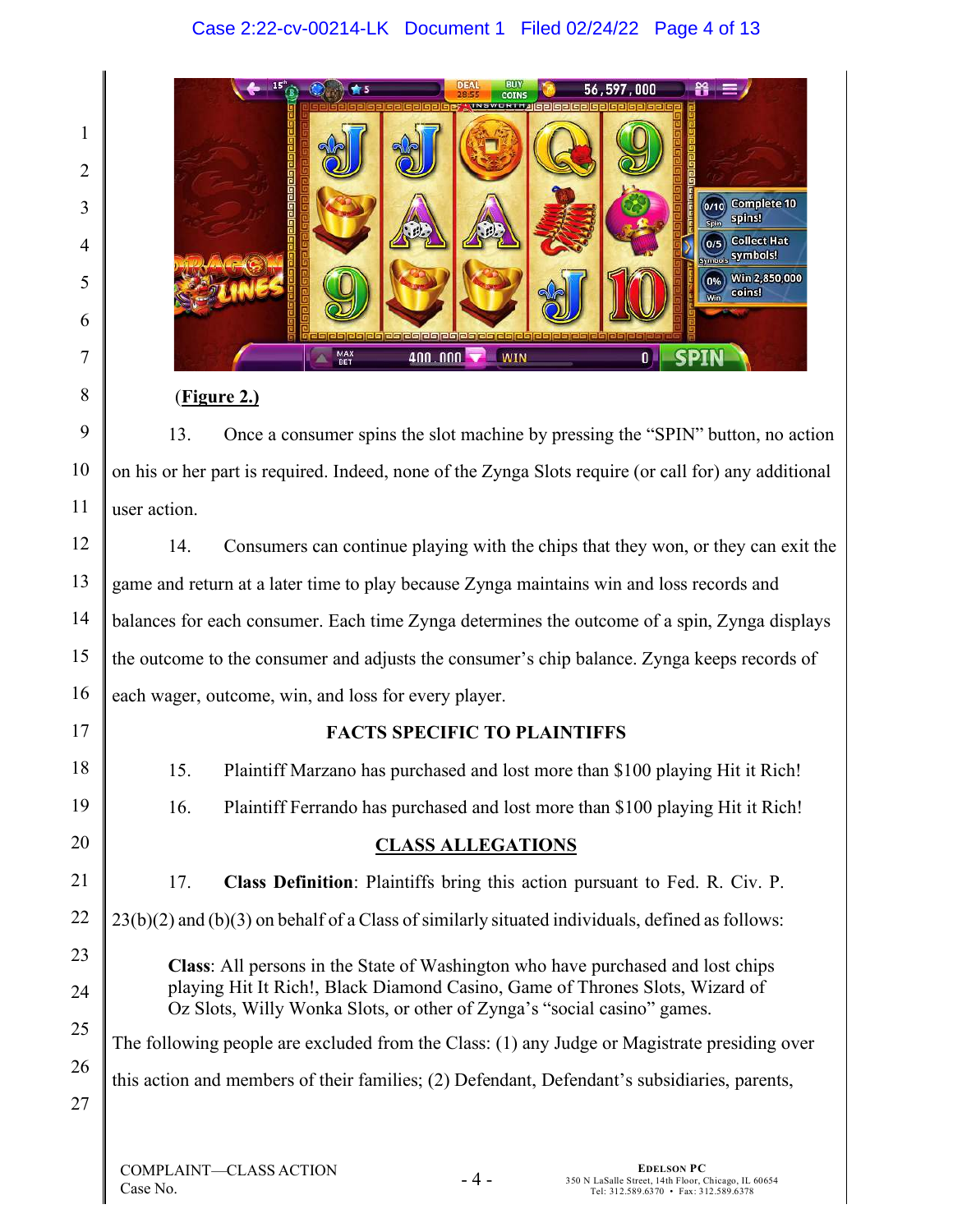### Case 2:22-cv-00214-LK Document 1 Filed 02/24/22 Page 5 of 13

1 2 3 4 5 6 successors, predecessors, and any entity in which the Defendant or its parents have a controlling interest and its current or former employees, officers and directors; (3) persons who properly execute and file a timely request for exclusion from the Class; (4) persons whose claims in this matter have been finally adjudicated on the merits or otherwise released; (5) Plaintiffs' counsel and Defendant's counsel; and (6) the legal representatives, successors, and assigns of any such excluded persons.

7 8 9 18. **Numerosity**: On information and belief, tens of thousands of consumers fall into the definition of the Class. Members of the Class can be identified through Defendant's records, discovery, and other third-party sources.

10 11 12 13 19. **Commonality and Predominance**: There are many questions of law and fact common to Plaintiffs' and the Class member's claims, and those questions predominate over any questions that may affect individual members of the Class. Common questions for the Class include, but are not necessarily limited to the following:

- a. Whether the Zynga Slots are "gambling" as defined by RCW § 9.46.0237; b. Whether Defendant is the proprietor for whose benefit the online casino games are played;
	- c. Whether Plaintiffs and each member of the Class lost money or anything of value by gambling;
		- d. Whether Defendant violated the Washington Consumer Protection Act, RCW § 19.86.010, *et seq.*; and
	- e. Whether Defendant has been unjustly enriched as a result of its conduct.

22 23 24 20. **Typicality**: Plaintiffs' claims are typical of the claims of other members of the Class in that Plaintiffs and the members of the Class sustained damages arising out of Defendant's wrongful conduct.

25 26 27 21. **Adequate Representation**: Plaintiffs will fairly and adequately represent and protect the interests of the Class and have retained counsel competent and experienced in complex litigation and Class actions. Plaintiffs' claims are representative of the claims of the

- 5 -

14

15

16

17

18

19

20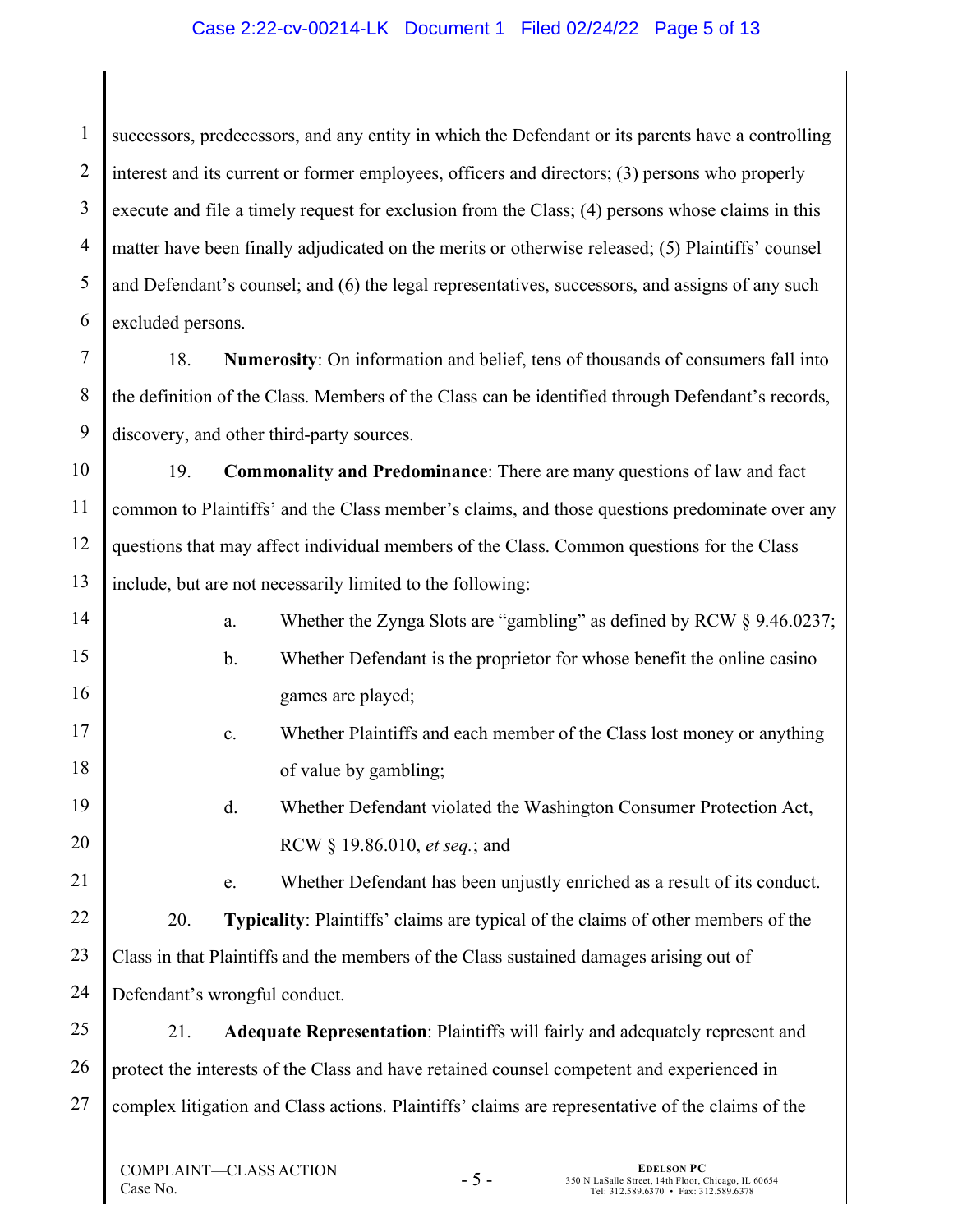#### Case 2:22-cv-00214-LK Document 1 Filed 02/24/22 Page 6 of 13

1 2 3 4 5 other members of the Class, as Plaintiffs and each member of the Class lost money playing Defendant's games of chance. Plaintiffs also have no interests antagonistic to those of the Class, and Defendant has no defenses unique to Plaintiffs. Plaintiffs and their counsel are committed to vigorously prosecuting this action on behalf of the Class and have the financial resources to do so. Neither Plaintiffs nor their counsel have any interest adverse to the Class.

6 7 8 9 10 11 12 13 14 22. **Policies Generally Applicable to the Class**: This Class action is appropriate for certification because Defendant has acted or refused to act on grounds generally applicable to the Class as a whole, thereby requiring the Court's imposition of uniform relief to ensure compatible standards of conduct toward the members of the Class and making final injunctive relief appropriate with respect to the Class as a whole. Defendant's policies that Plaintiffs challenge apply and affect members of the Class uniformly, and Plaintiffs' challenge of these policies hinges on Defendant's conduct with respect to the Class as a whole, not on facts or law applicable only to Plaintiffs. The factual and legal bases of Defendant's liability to Plaintiffs and to the other members of the Class are the same.

15 16 17 18 23. **Superiority**: This case is also appropriate for certification because Class proceedings are superior to all other available methods for the fair and efficient adjudication of this controversy. The harm suffered by the individual members of the Class is likely to have been relatively small compared to the burden and expense of prosecuting individual actions to redress Defendant's wrongful conduct. Absent a Class action, it would be difficult for the individual members of the Class to obtain effective relief from Defendant. Even if members of the Class themselves could sustain such individual litigation, it would not be preferable to a Class action because individual litigation would increase the delay and expense to all parties and the Court and require duplicative consideration of the legal and factual issues presented. By contrast, a Class action presents far fewer management difficulties and provides the benefits of single adjudication, economy of scale, and comprehensive supervision by a single Court. Economies of time, effort, and expense will be fostered and uniformity of decisions will be ensured.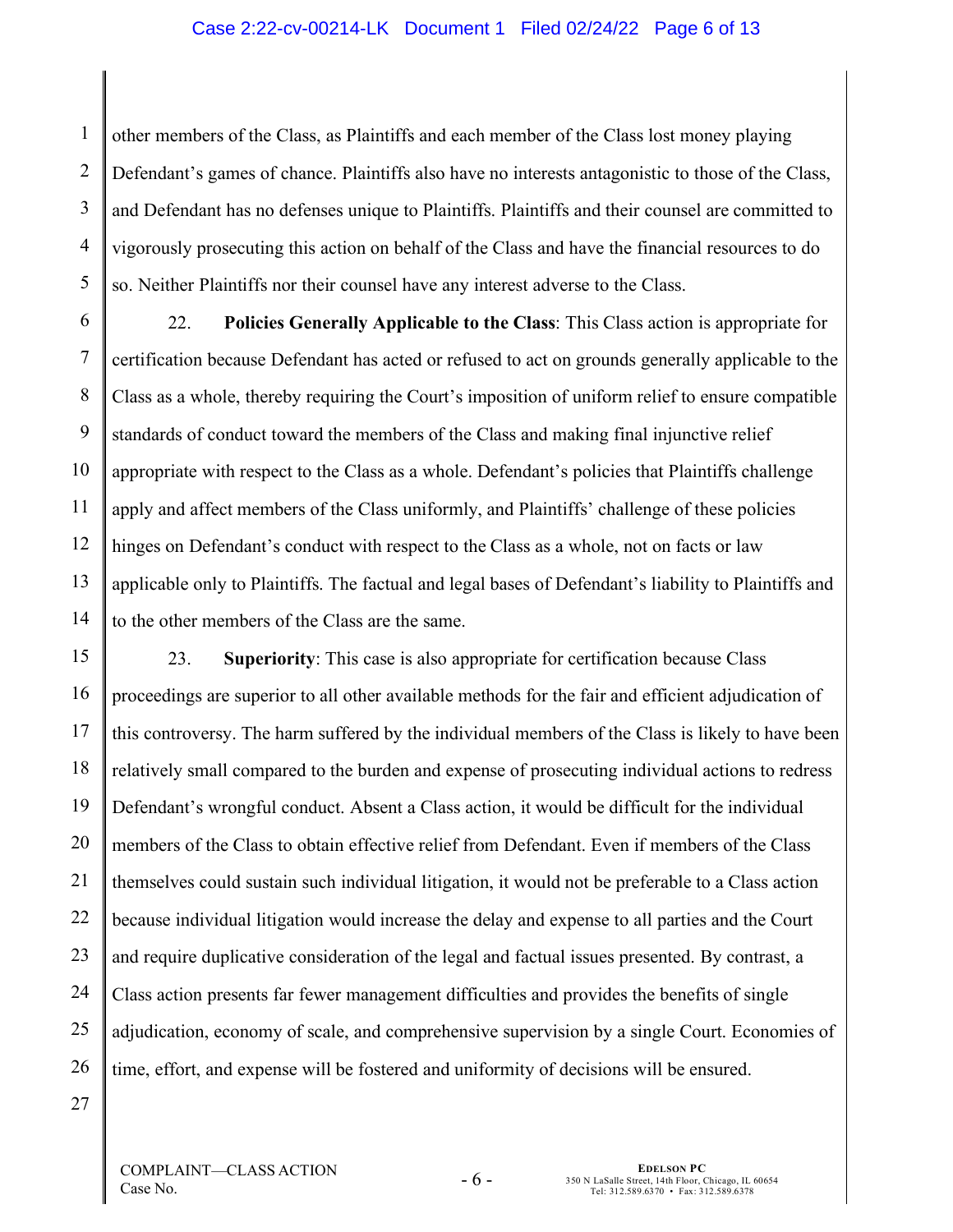24. Plaintiffs reserve the right to revise the foregoing "Class Allegations" and "Class Definition" based on facts learned through additional investigation and in discovery.

#### **FIRST CAUSE OF ACTION Violations of Revised Code of Washington § 4.24.070 (On behalf of Plaintiffs and the Class)**

25. Plaintiffs incorporate the foregoing allegations as if fully set forth herein. 26. Plaintiffs, members of the Class, and Defendant are all "persons" as defined by RCW § 9.46.0289.

8 9 10 11 12 27. Washington's "Recovery of money lost at gambling" statute, RCW 4.24.070, provides that "all persons losing money or anything of value at or on any illegal gambling games shall have a cause of action to recover from the dealer or player winning, or from the proprietor for whose benefit such game was played or dealt, or such money or things of value won, the amount of the money or the value of the thing so lost."

28. "Gambling," defined by RCW § 9.46.0237, "means staking or risking something of value upon the outcome of a contest of chance or a future contingent event not under the person's control or influence."

29. Defendant's "chips" and/or "coins" sold for use in its online gambling games are "thing[s] of value" under RCW  $\S$  9.46.0285.

30. Defendant's online gambling games are illegal gambling games because they are online games at which players wager things of value (the chips) and by an element of chance (*e.g.*, by spinning an online slot machine) are able to obtain additional entertainment and extend gameplay (by winning additional chips).

31. Defendant is the proprietor for whose benefit the online gambling games are played because it owns the online gambling games and operates those games for its own profit.

32. Plaintiffs and the Class gambled when they purchased chips to wager at Defendant's online gambling games. Plaintiffs and each member of the Class staked money, in the form of chips purchased with money, at Defendant's games of chance (*e.g.*, Defendant's slot

26 27

1

2

3

4

5

6

7

13

14

15

16

17

18

19

20

21

22

23

24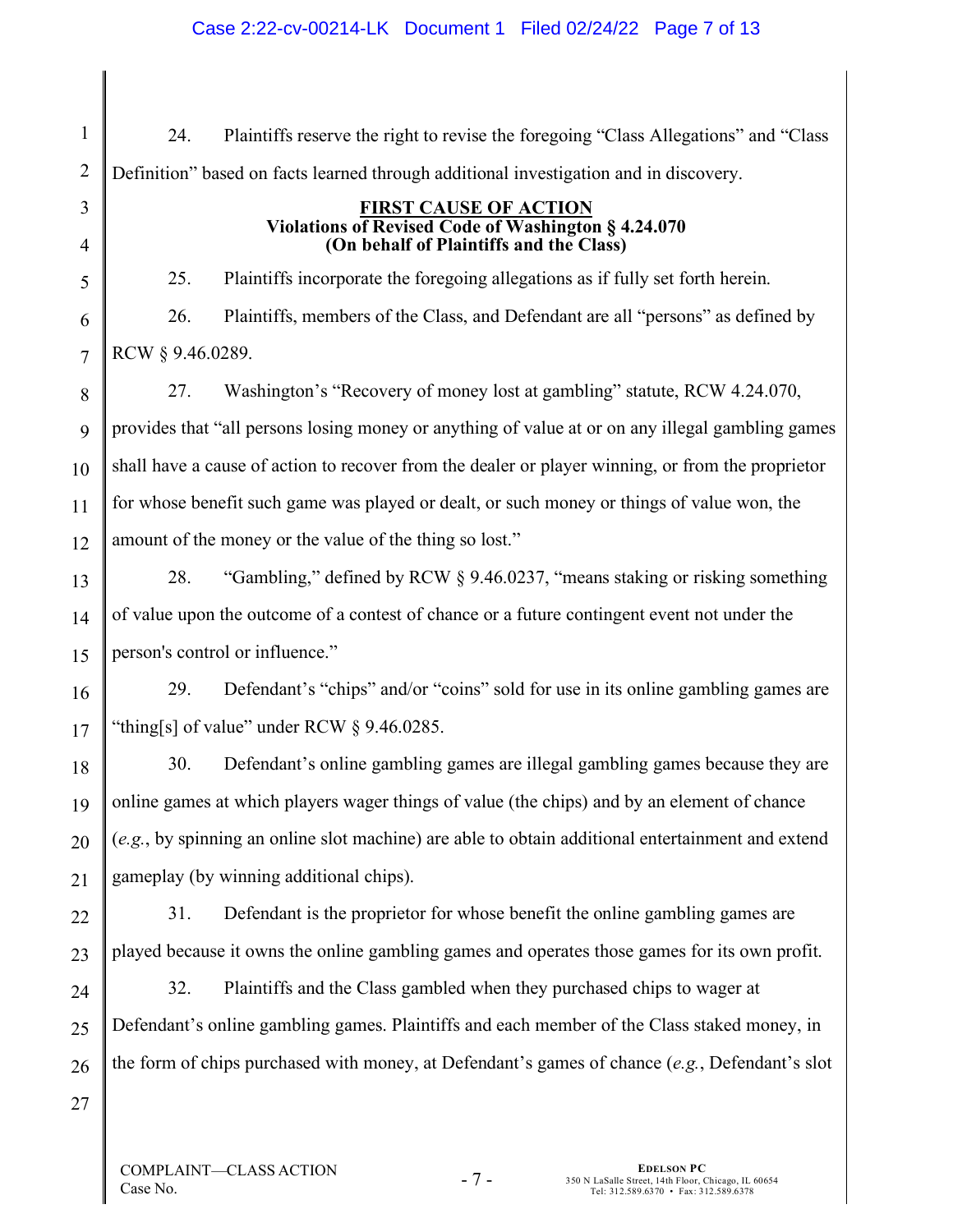### Case 2:22-cv-00214-LK Document 1 Filed 02/24/22 Page 8 of 13

1 2 machines) for the chance of winning additional things of value (*e.g.*, chips that extend gameplay without additional charge).

33. In addition, Defendant's online gambling games are not "pinball machine[s] or similar mechanical amusement device[s]" as contemplated by the statute because:

a. the games are electronic rather than mechanical;

b. the games confer replays but they are recorded and can be redeemed on separate occasions (*i.e.*, they are not "immediate and unrecorded"); and

c. the games contain electronic mechanisms that vary the chance of winning free games or the number of free games which may be won (*e.g.*, the games allow for different wager amounts).

34. RCW § 9.46.0285 states that a "'Thing of value,' as used in this chapter, means any money or property, any token, object or article exchangeable for money or property, or any form of credit or promise, directly or indirectly, contemplating transfer of money or property or of any interest therein, or involving extension of a service, entertainment or a privilege of playing at a game or scheme without charge."

35. The "chips" and/or "coins" Plaintiffs and members of the Class had the chance of winning in Defendant's online gambling games are "thing[s] of value" under Washington law because they are credits that involve the extension of entertainment and a privilege of playing a game without charge.

20 21 22 23 24 25 36. Defendant's online gambling games are "Contest[s] of chance," as defined by RCW  $\S$  9.46.0225, because they are "contest[s], game[s], gaming scheme[s], or gaming device[s] in which the outcome[s] depend[] in a material degree upon an element of chance, notwithstanding that skill of the contestants may also be a factor therein." Defendant's online gambling games are programmed to have outcomes that are determined entirely upon chance and a contestant's skill does not affect the outcomes.

26 27 37. RCW § 9.46.0201 defines "Amusement game[s]" as games where "The outcome depends in a material degree upon the skill of the contestant," amongst other requirements.

- 8 -

3

4

5

6

7

8

9

10

11

12

13

14

15

16

17

18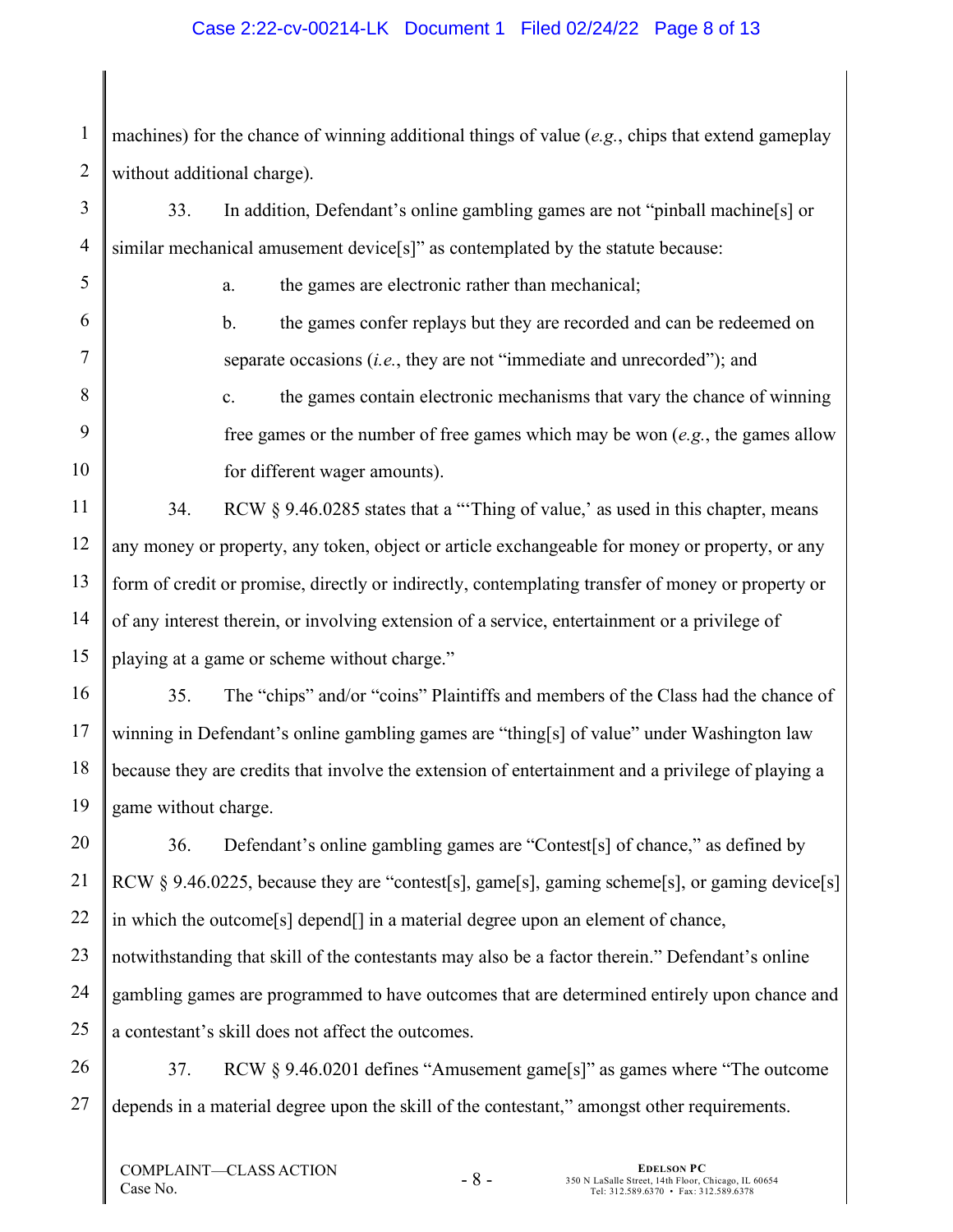### Case 2:22-cv-00214-LK Document 1 Filed 02/24/22 Page 9 of 13

1 2 3 Defendant's online gambling games are not "Amusement game[s]" because their outcomes are dependent entirely upon chance and not upon the skill of the player and because the games are "contest[s] of chance," as defined by RCW § 9.46.0225.

4 5 6 7 8 38. As a direct and proximate result of Defendant's gambling game, Plaintiffs and each member of the Class have lost money wagering at Defendant's games of chance. Plaintiffs, on behalf of themselves and the Class, seek an order (1) requiring Defendant to cease the operation of its gambling games; and (2) awarding the recovery of all lost monies, interest, reasonable attorneys' fees, expenses, and costs.

### **SECOND CAUSE OF ACTION**

# **Violations of the Washington Consumer Protection Act, RCW § 19.86.010,** *et seq.* **(On behalf of Plaintiffs and the Class)**

39. Plaintiffs incorporate the foregoing allegations as if fully set forth herein.

40. Washington's Consumer Protection Act, RCW § 19.86.010 *et seq.* ("CPA"),

protects both consumers and competitors by promoting fair competition in commercial markets for goods and services.

41. To achieve that goal, the CPA prohibits any person from using "unfair methods of competition or unfair or deceptive acts or practices in the conduct of any trade or commerce. . . ." RCW § 19.86.020.

42. The CPA states that "a claimant may establish that the act or practice is injurious to the public interest because it . . . Violates a statute that contains a specific legislative declaration of public interest impact."

21 22 43. Defendant has violated RCW § 9.46.010, *et seq.*, because Defendant's online games are illegal online gambling games.

23 24 25 44. Defendant's wrongful conduct occurred in the conduct of trade or commerce *i.e.*, while Defendant was engaged in the operation of making computer games available to the public.

26 27 45. Defendant's acts and practices were and are injurious to the public interest because Defendant, in the course of its business, continuously advertised to and solicited the

9

10

11

12

13

14

15

16

17

18

19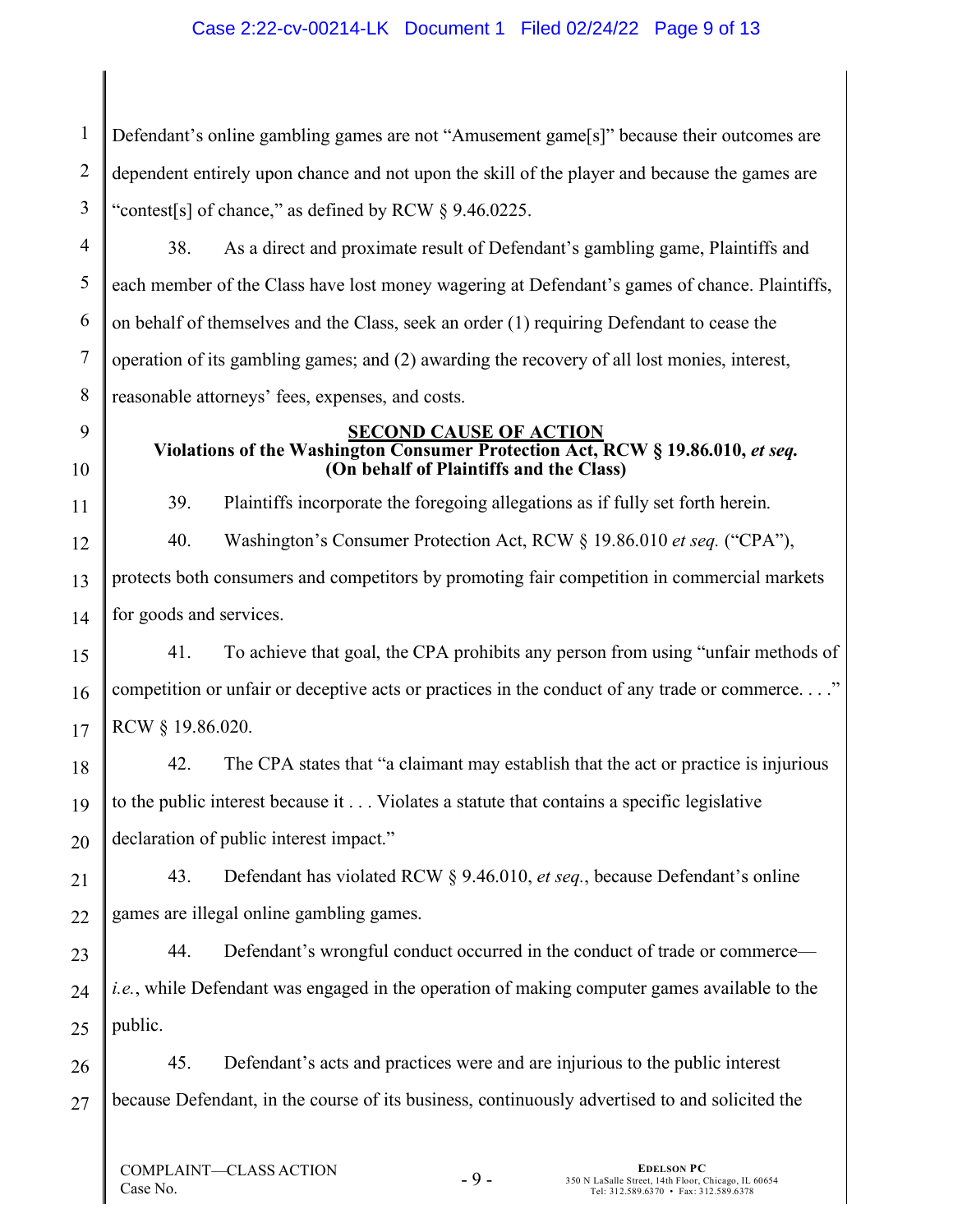### Case 2:22-cv-00214-LK Document 1 Filed 02/24/22 Page 10 of 13

1 2 3 4 general public in Washington State and throughout the United States to play its unlawful online gambling games of chance. This was part of a pattern or generalized course of conduct on the part of Defendant, and many consumers have been adversely affected by Defendant's conduct and the public is at risk.

5 6 46. Defendant has profited from its operation of unlawful games of chance, amassing millions of dollars from the losers of its games of chance.

7 8 9 47. As a result of Defendant's conduct, Plaintiffs and the Class members were injured in their business or property—*i.e.*, economic injury—in that they lost money wagering on Defendant's unlawful games of chance.

10 11 12 13 48. Defendant's unfair or deceptive conduct proximately caused Plaintiffs' and the Class members' injuries because, but for the challenged conduct, Plaintiffs and the Class members would not have lost money wagering at or on Defendant's games of chance, and they did so as a direct, foreseeable, and planned consequence of that conduct.

49. Plaintiffs, on their own behalf and on behalf of the Class, seek to enjoin further violation and recover actual damages and treble damages, together with the costs of suit, including reasonable attorneys' fees.

#### **THIRD CAUSE OF ACTION Unjust Enrichment (On behalf of Plaintiffs and the Class)**

50. Plaintiffs incorporate by reference the foregoing allegations as if fully set forth herein.

21 22 23 51. Plaintiffs and the Class have conferred a benefit upon Defendant in the form of the money Defendant received from them for the purchase of chips to wager at Defendant's online gambling games.

24 25 52. Defendant appreciates and/or has knowledge of the benefits conferred upon it by Plaintiffs and the Class.

26 27 53. Under principles of equity and good conscience, Defendant should not be permitted to retain the money obtained from Plaintiffs and the members of the Class, which

14

15

16

17

18

19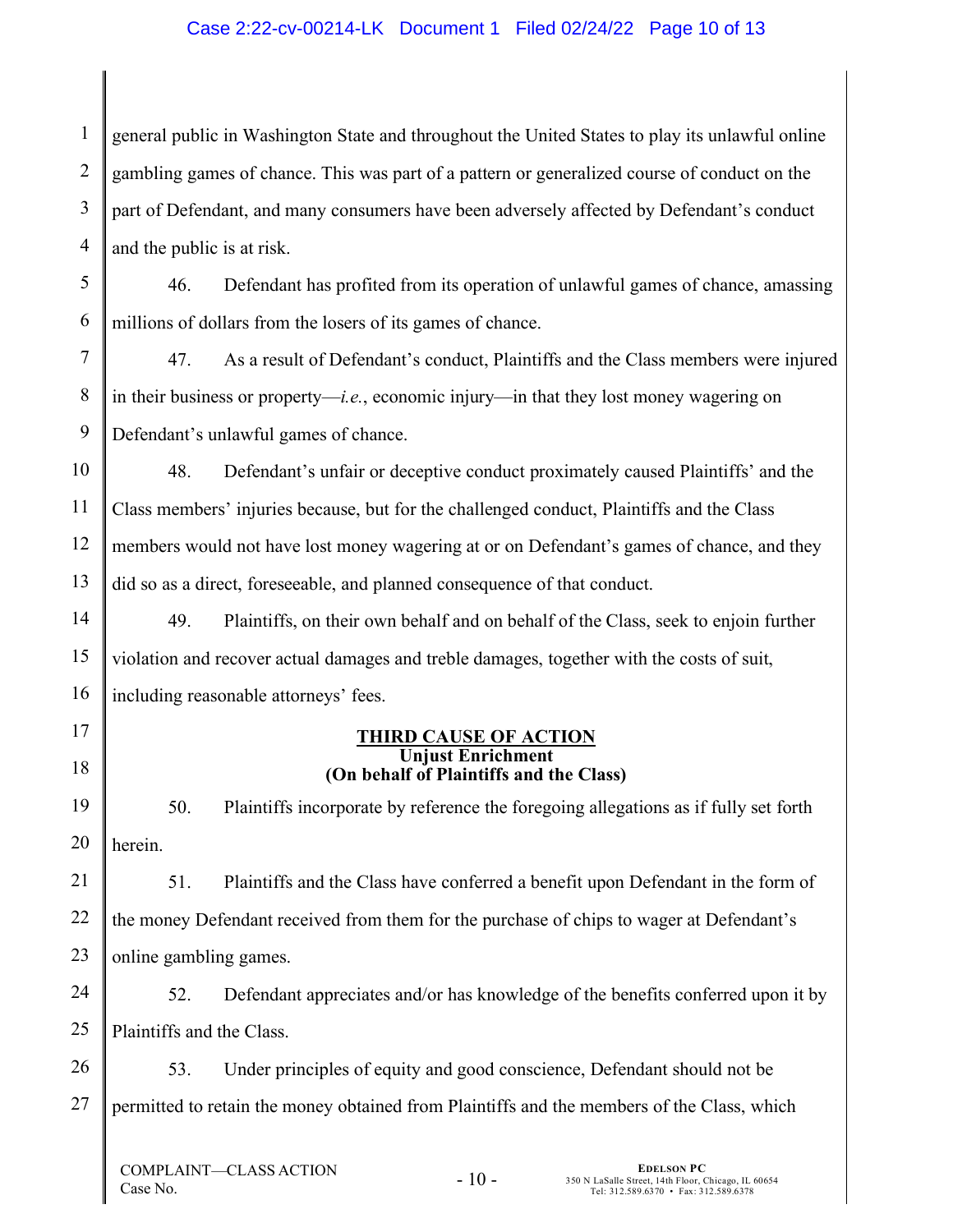1 2 3 Defendant has unjustly obtained as a result of its unlawful operation of unlawful online gambling games. As it stands, Defendant has retained millions of dollars in profits generated from its unlawful games of chance and should not be permitted to retain those ill-gotten profits.

54. Accordingly, Plaintiffs and the Class seek full disgorgement and restitution of any money Defendant has retained as a result of the unlawful and/or wrongful conduct alleged herein.

### **PRAYER FOR RELIEF**

8 9 Plaintiffs, individually and on behalf of all others similarly situated, respectfully request that this Court enter an Order:

10 11 12 a) Certifying this case as a Class action on behalf of the Class defined above, appointing Plaintiffs as representatives of the Class, and appointing their counsel from Edelson PC as Class counsel;

b) Declaring that Defendant's conduct, as set out above, violates the CPA;

14 15 c) Entering judgment against Defendant, in the amount of the losses suffered by Plaintiffs and each member of the Class;

d) Enjoining Defendant from continuing the challenged conduct;

17 18 e) Awarding damages to Plaintiffs and the Class members in an amount to be determined at trial, including trebling and/or punitive damages as appropriate;

19 20 f) Awarding restitution to Plaintiffs and Class members in an amount to be determined at trial, and requiring disgorgement of all benefits that Defendant unjustly received;

g) Awarding reasonable attorney's fees and expenses;

h) Awarding pre- and post-judgment interest, to the extent allowable;

23 24 i) Entering judgment for injunctive and/or declaratory relief as necessary to protect the interests of Plaintiffs and the Class; and

25

21

22

4

5

6

7

13

16

26

27

j) Awarding such other and further relief as equity and justice require.

# **JURY DEMAND**

Plaintiffs request a trial by jury of all claims that can be so tried.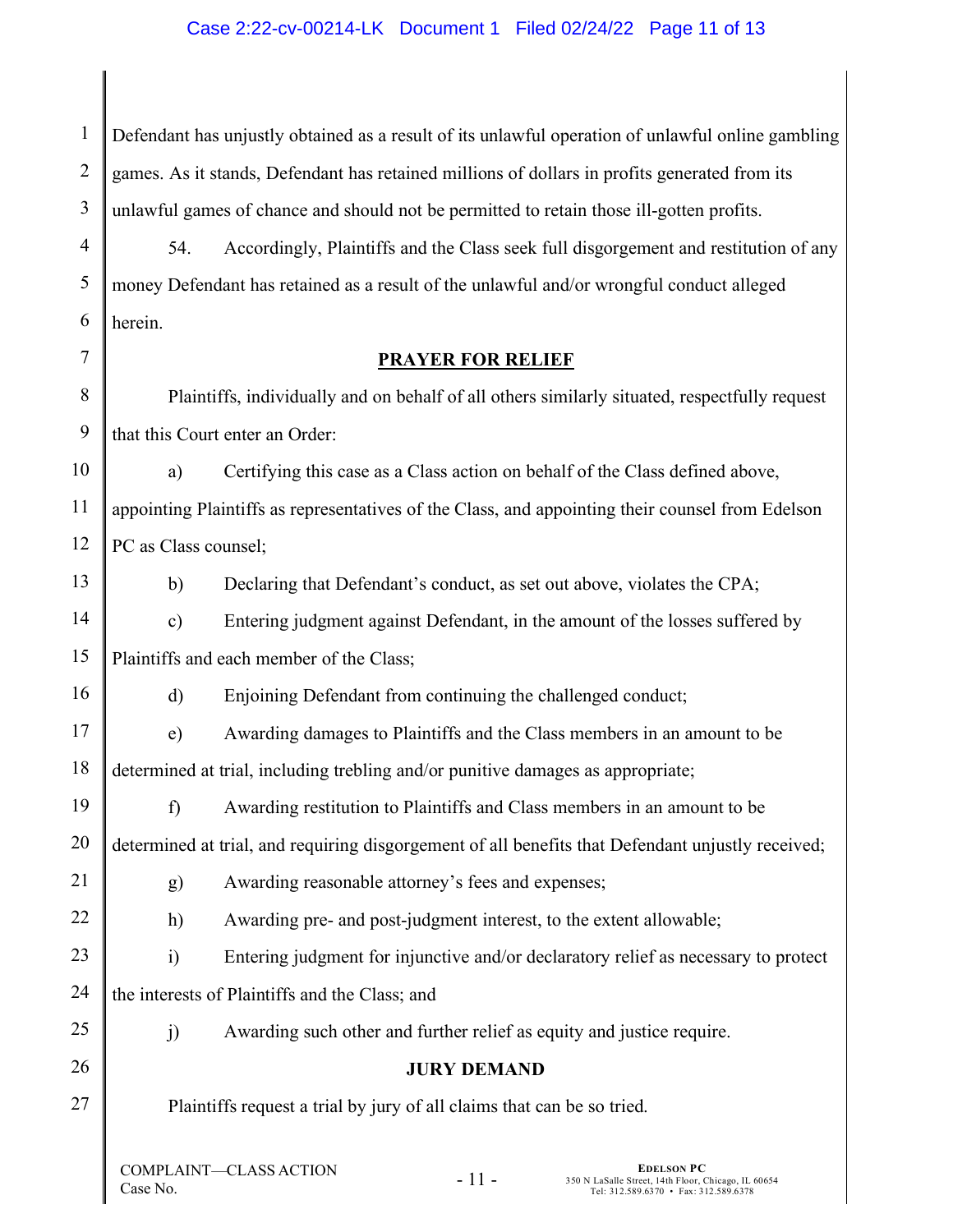| $\mathbf{1}$   |                                    | Respectfully Submitted,                                                                                                     |
|----------------|------------------------------------|-----------------------------------------------------------------------------------------------------------------------------|
| $\overline{2}$ |                                    |                                                                                                                             |
| 3              |                                    | <b>TONDA FERRANDO and DEX MARZANO,</b><br>individually and on behalf of all others similarly<br>situated,                   |
| $\overline{4}$ |                                    |                                                                                                                             |
| 5              | Dated: January 24, 2022            | By: <i>s/ Rafey S. Balabanian</i><br>Rafey S. Balabanian*                                                                   |
| 6              |                                    | rbalabanian@edelson.com<br>By: s/ Todd Logan                                                                                |
| 7              |                                    | Todd Logan*                                                                                                                 |
| 8              |                                    | tlogan@edelson.com<br>By: s/ Brandt Silver-Korn                                                                             |
| 9              |                                    | Brandt Silver-Korn*<br>bsilverkorn@edelson.com                                                                              |
| 10             |                                    | <b>EDELSON PC</b>                                                                                                           |
|                |                                    | 150 California Street, 18th Floor                                                                                           |
| 11             |                                    | San Francisco, California 94111                                                                                             |
| 12             |                                    | Tel: 415.212.9300                                                                                                           |
|                |                                    | Fax: 415.373.9495                                                                                                           |
| 13             |                                    | By: <i>s/ Jay Edelson</i>                                                                                                   |
| 14             |                                    | Jay Edelson*                                                                                                                |
|                |                                    | jedelson@edelson.com                                                                                                        |
| 15             |                                    | By: <i>s/ Alexander G. Tievsky</i>                                                                                          |
| 16             |                                    | Alexander G. Tievsky, WSBA #57125                                                                                           |
|                |                                    | atievsky@edelson.com<br>By: s/ Amy B. Hausmann                                                                              |
| 17             |                                    | Amy B. Hausmann*                                                                                                            |
| 18             |                                    | abhausmann@edelson.com                                                                                                      |
| 19             |                                    | <b>EDELSON PC</b>                                                                                                           |
|                |                                    | 350 N LaSalle Street, 14th Floor<br>Chicago, IL 60654                                                                       |
| 20             |                                    | Tel: 312.589.6370 / Fax: 312.589.6378                                                                                       |
| 21             |                                    | By: s/ Cecily C. Jordan                                                                                                     |
| 22             |                                    | Cecily C. Jordan, WSBA #50061                                                                                               |
| 23             |                                    | cjordan@tousley.com<br>TOUSLEY BRAIN STEPHENS PLLC                                                                          |
| 24             |                                    | 1200 Fifth Avenue, Suite 1700<br>Seattle, Washington 98101                                                                  |
| 25             |                                    | Tel: 206.682.560                                                                                                            |
| 26             |                                    |                                                                                                                             |
| 27             |                                    |                                                                                                                             |
|                |                                    |                                                                                                                             |
|                | COMPLAINT-CLASS ACTION<br>Case No. | <b>EDELSON PC</b><br>$-12-$<br>350 N LaSalle Street, 14th Floor, Chicago, IL 60654<br>Tel: 312.589.6370 • Fax: 312.589.6378 |